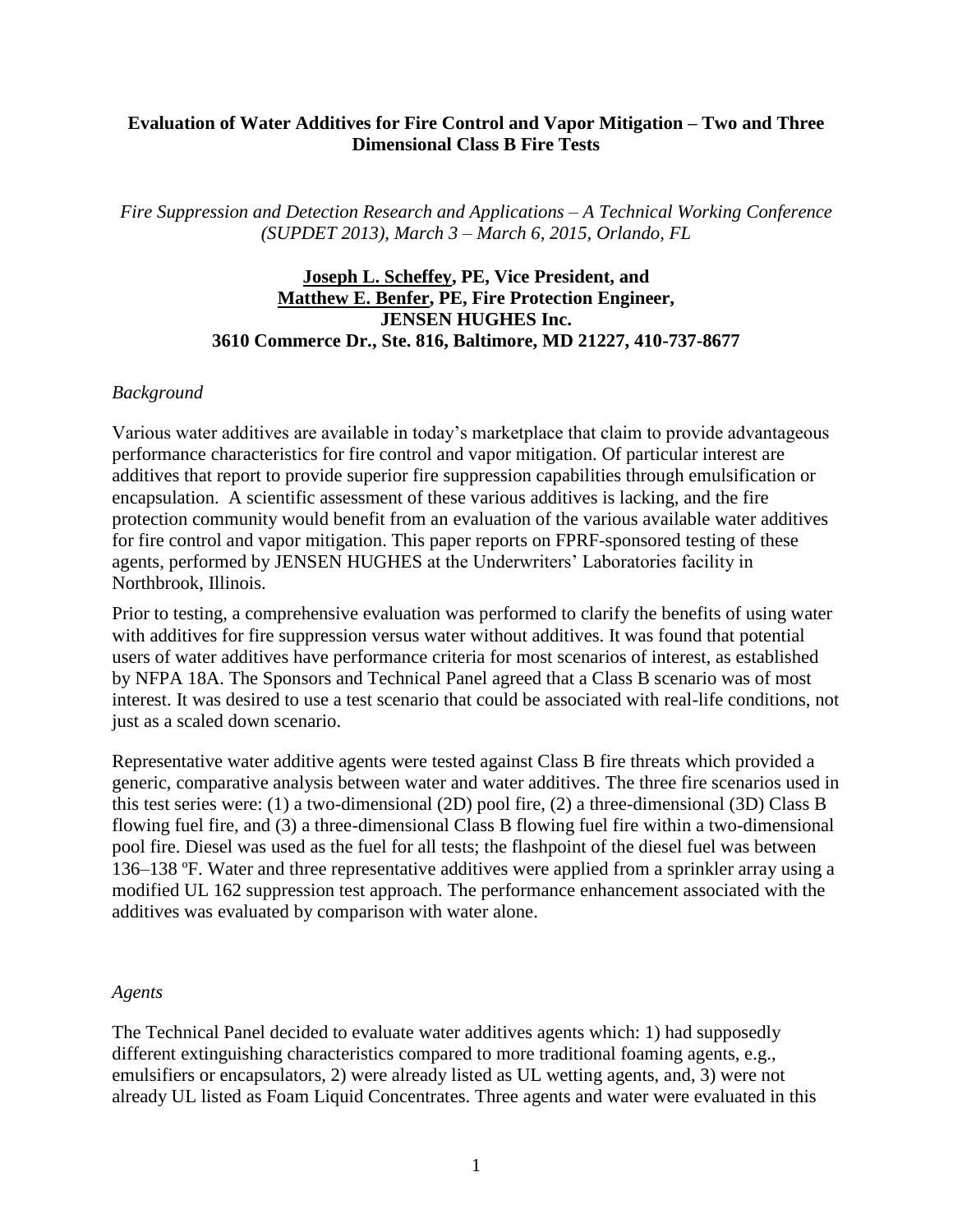test series. All three agents met the criteria established by the Technical Panel. They were tested "blind," without identifying the manufacturer, and were designated as Agents A, B, and C. The concentrations used for testing were 3% for Agent A, 0.5% for Agent B, and 6% for Agent C. The extinguishing characteristics of Agent A were described by the manufacturer as those which could rapidly cool the fire and surrounding structures, encapsulating fuel, and interrupting the free radical chain reaction. Agent B was described as absorbing the energy of the fire, cooling the fuel, blanketing the fuel to eliminate oxygen, and rendering Class B fuels non-flammable. Agent C was described as encapsulating the oxygen molecules to starve the fire, chemically shearing hydrocarbon strings to render the fuel inert, and acting as a scrubber, knocking smoke and soot to the ground.

#### *Set-up and Procedures*

The Class B pool fire area was 50 ft<sup>2</sup> (7.07 ft on a side); the height of the pan was 1.0 ft. For every test, the pan was filled with water such that the freeboard height (i.e., the height between the top lip of the pan and the top of the fuel) was 8.0 in. A small amount of heptane on top of the diesel was used as an accelerant to increase flame spread across the pool during ignition. For the 2D fire scenario, the application of the water with additive was started 30 seconds after full involvement of the 2D pool fire. Full-involvement was between 15 and 30 seconds.

A relatively "standard" cascade array used in other similar tests was used as the threedimensional Class B fire. It consisted of five inclined trays mounted above a 3.25 ft square pan. The fuel was discharged onto the top tray and flowed down that tray to the tray below which was inclined in the opposite direction. The fuel flowed successively down each of the inclined trays. The bottom pan had a notch cut in the front of the pan to facilitate the flow of the fuel to a larger containment pan. The fuel cascade is shown in Figure 1. For the 3D only fire scenario, the ignition fuel in the cascade pan was first ignited. One minute after full-involvement of the pan, the fuel flow to the cascade was initiated and set to 2 gpm. Thirty seconds after full-involvement of the cascade, the application of the water with additive was started.

For the 2D and 3D fire scenario, the ignition fuel in the cascade pan was first ignited. One minute after full-involvement of the cascade pan, the 2D pan was ignited and the fuel flow to the cascade was initiated and set to 2 gpm. In general, forty-five seconds after full-involvement of the 2D pan, the application of the water with additive was started.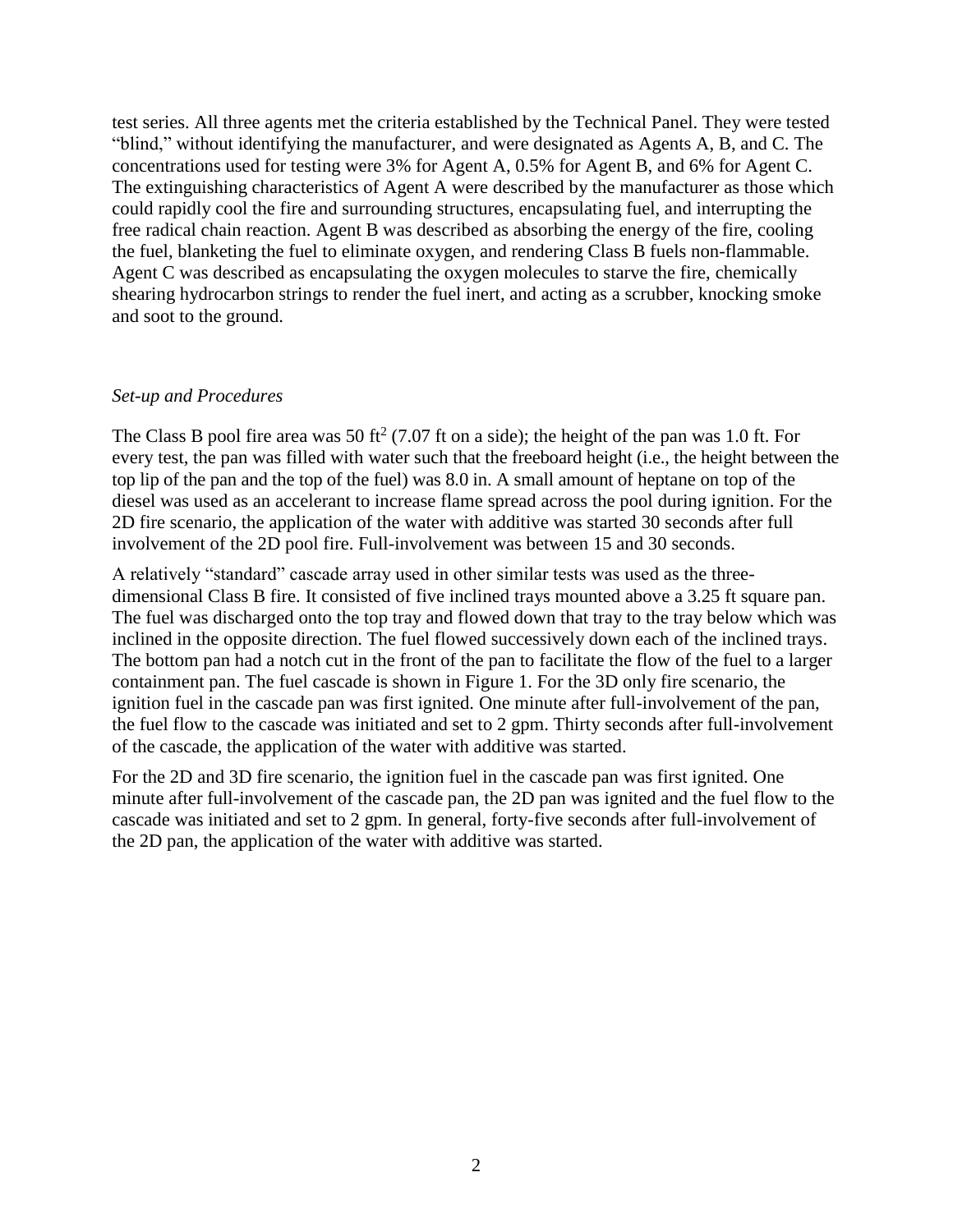

**Figure 1 – Fuel cascade.**

A modified UL 162 sprinkler test was used to apply agent (see Figure 2). The parameters were:

- Test pan 50 ft<sup>2</sup> (7.07 ft x 7.07 ft)
- Nozzle height  $-15$  ft to centerline of piping
- Sprinkler grid  $-4$  sprinklers located near the corners of the pan
- Cascade apparatus centered in 50 ft<sup>2</sup> test pan

This approach provided a sprinkler test design closely resembling an actual installation. Application rates were  $0.16, 0.22, 0.30,$  and  $0.45$  gpm/ft<sup>2</sup>. The application rate was varied by adjusting the spacing of the sprinklers and the total flowrate though the system. An initial sprinkler spacing of 10 ft x 10 ft was used which is associated with an ordinary hazard application rate of 0.30 gpm/ft<sup>2</sup>. This is a design rate found in many existing facilities of interest such as fossil fuel power generation facilities.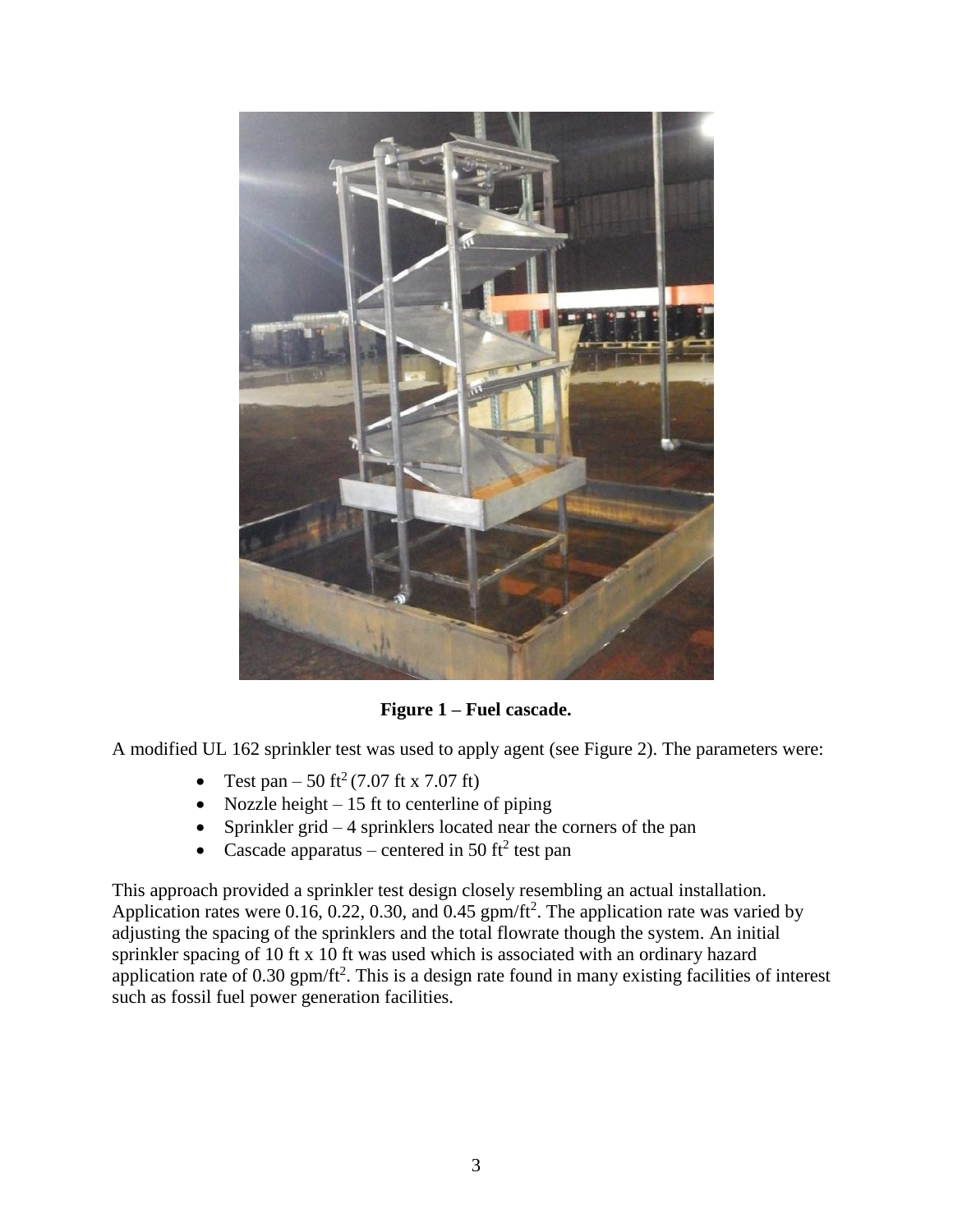

**Figure 2 – Test layout plan view.**

Thermocouples, heat flux gauges, video cameras, and infrared cameras recorded the test data. Flame height was determined using video footage and a flame height indicator (ladder) in the same plane as the centerline of the fuel pan. It was half way between the pan and the sprinkler piping support rack in order to calibrate video footage. Rungs on the indicator were 2.0 ft apart with the bottom most rung 9.75 ft above the floor. Two heat flux gauges were placed outside of the 2D fuel pan to measure radiative heat flux from the fire. These measurements were used to assess the degree of fire knockdown by the agents.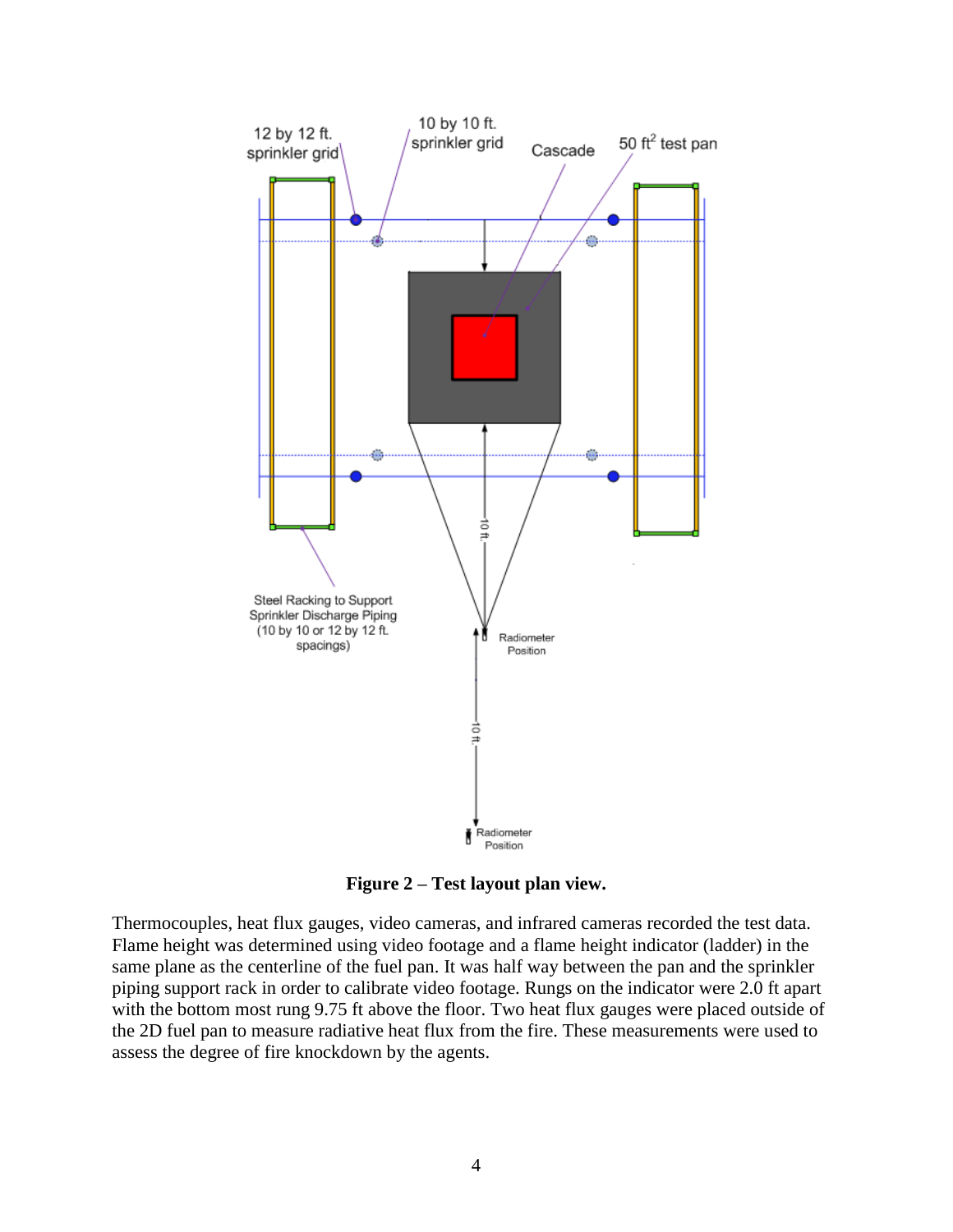### *Measures of Performance and Overall Results*

Performance in these tests was evaluated based on fire suppression and cooling. No attempt was made to define the physio-chemical properties of any particular agent, such as encapsulation. Rather, the comparison was based on quantifiable fire-cooling, suppression, and extinguishment measures as follows:

### *90% Control Time (Visually Assessed)*

*2D* – 90% of pan area extinguished *3D* – (a) no trays burning, fire just in cascade pan; or, (b) if bottom cascade pan extinguished, fire on just one tray *2D and 3D* – both the 2D and 3D criteria achieved

#### *Extinguishment Time (Visually Determined)*

Extinguishment time was the time between when the agent discharge began and:

*2D* – complete extinguishment of the 2D pan *3D* – complete extinguishment of the 3D cascade, cascade pan, and any fire which may have spread to the 2D pan *2D and 3D* – complete extinguishment of 3D cascade, cascade pan, and 2D pan

# *Flame Height and Heat Flux Reductions*

A value of 90% reduction in flame height was established as a de facto measure of fire control. Flame height was measured every 5 seconds after ignition. Values of 60, 90, and 99% reduction in heat flux established when the fire was reduced by a moderate amount, a controlled state, and almost extinguished, respectively.

# *Results*

A total of 19 tests were conducted; four water only tests and five tests of each water additive. The following general testing approach was used:

- 1. 2D fire alone, application rate of 0.30 gpm/ft<sup>2</sup>
- 2. 3D fire alone at application rate of 0.30 gpm/ft<sup>2</sup>
- 3. 2D+3D fire at application rate of 0.30 gpm/ft<sup>2</sup>
- 4. 2D fire alone, application rate of 0.16 gpm/ft<sup>2</sup>
- 5. 2D, 3D, or 2D+3D at application rate of 0.22 gpm/ft<sup>2</sup> depending on prior results.

For the water only tests, only the 2D and 3D fires alone were conducted; application rates of 0.3 and  $0.45$  gpm/ft<sup>2</sup> were used for each scenario. Table 1 lists the tests conducted and results.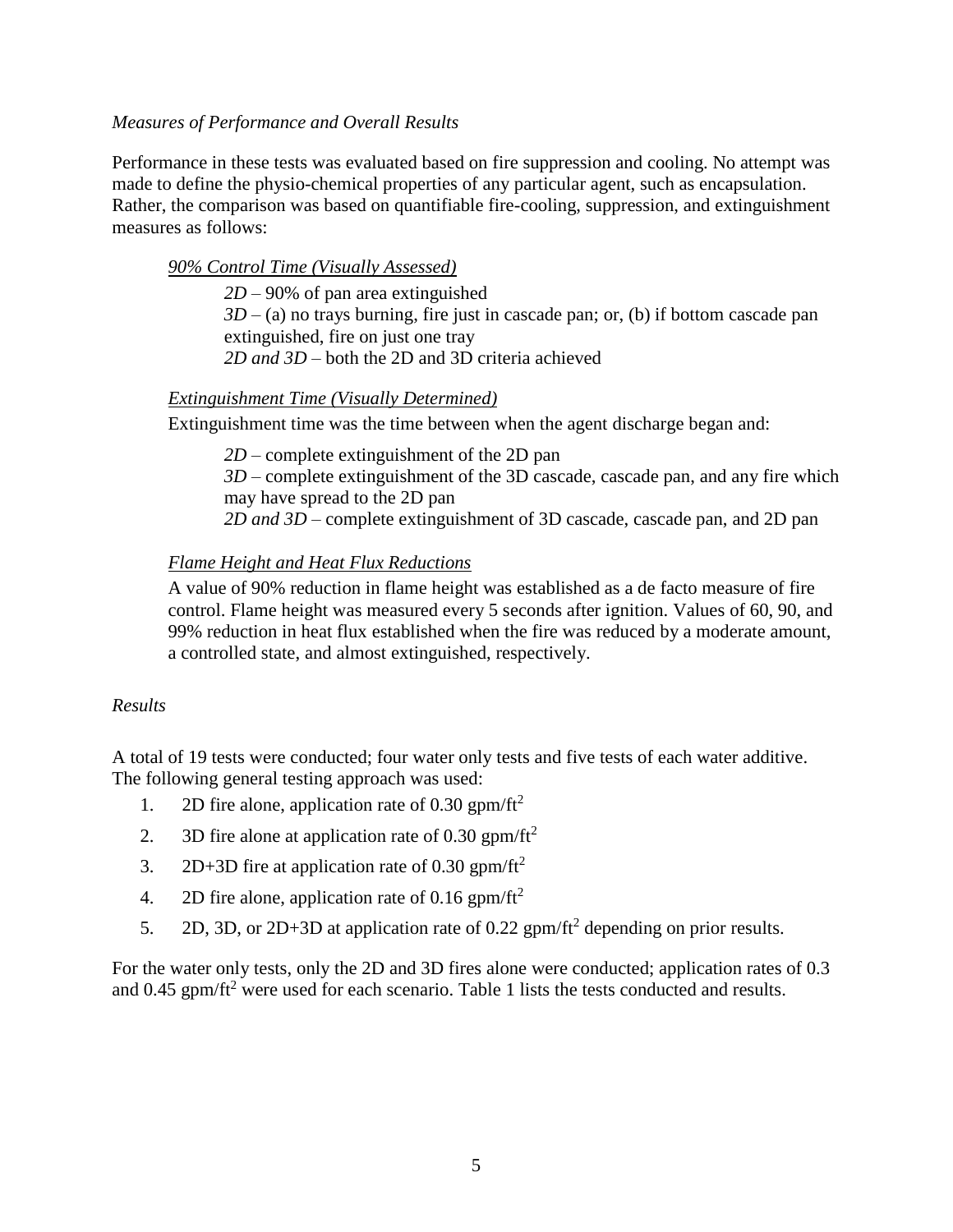| <b>Test</b>    | Fire<br><b>Scenario</b> | <b>Agent</b> | <b>Sprinkler</b><br><b>Application</b><br>Rate<br>(gpm/ft <sup>2</sup> ) | <b>Extinguished?</b> | Time to<br>90%<br><b>Control</b><br>(sec) | <b>Time to</b><br><b>Extinguishment</b><br>(sec) | Time to<br>90%<br>Flame<br>Height<br><b>Reduction</b><br>(sec) | Time to<br>90%<br><b>Reduction</b><br>in Heat Flux<br>$-10$ ft<br>(sec) |
|----------------|-------------------------|--------------|--------------------------------------------------------------------------|----------------------|-------------------------------------------|--------------------------------------------------|----------------------------------------------------------------|-------------------------------------------------------------------------|
| $\mathbf{1}$   | 2D                      | Water        | 0.3                                                                      | No                   | 480                                       | NA                                               | 510                                                            | 191                                                                     |
| 2              | 2D                      | Water        | 0.45                                                                     | Yes                  | 85                                        | 153                                              | 35                                                             | 23                                                                      |
| 3              | 2D                      | A            | 0.3                                                                      | Yes                  | 131                                       | 157                                              | 80                                                             | 17                                                                      |
| 6              | 2D                      | A            | 0.16                                                                     | N <sub>o</sub>       | NA                                        | NA                                               | NA                                                             | 40                                                                      |
| $\overline{7}$ | 2D                      | A            | 0.22                                                                     | Yes                  | 180                                       | 243                                              | 215                                                            | 19                                                                      |
| 8              | 2D                      | $\, {\bf B}$ | 0.3                                                                      | Yes                  | 39                                        | 50                                               | 50                                                             | 18                                                                      |
| 11             | 2D                      | $\bf{B}$     | 0.16                                                                     | Yes                  | 95                                        | 98                                               | 100                                                            | 23                                                                      |
| 15             | 2D                      | $\mathsf{C}$ | 0.3                                                                      | Yes                  | 22                                        | 29                                               | 29                                                             | 16                                                                      |
| 18             | 2D                      | $\mathsf{C}$ | 0.16                                                                     | Yes                  | 43                                        | 62                                               | 29                                                             | 29                                                                      |
| 13             | 3D                      | Water        | 0.3                                                                      | N <sub>o</sub>       | NA                                        | NA                                               | NA                                                             | 222                                                                     |
| 14             | 3D                      | Water        | 0.45                                                                     | No                   | NA                                        | $\rm NA$                                         | 314                                                            | 44                                                                      |
| $\overline{4}$ | 3D                      | A            | 0.3                                                                      | N <sub>o</sub>       | NA <sup>1</sup>                           | NA                                               | NA                                                             | 42                                                                      |
| 9              | 3D                      | $\, {\bf B}$ | 0.3                                                                      | Yes                  | 264                                       | 274                                              | 160                                                            | 49                                                                      |
| 16             | 3D                      | $\mathsf{C}$ | 0.3                                                                      | N <sub>o</sub>       | 275                                       | NA                                               | 150                                                            | 52                                                                      |
| 19             | 3D                      | $\mathbf C$  | 0.22                                                                     | No                   | NA                                        | $\rm NA$                                         | 365                                                            | 252                                                                     |
| 5              | $2D+3D$                 | A            | 0.3                                                                      | No                   | NA                                        | NA                                               | NA                                                             | 129                                                                     |
| 10             | $2D+3D$                 | B            | 0.3                                                                      | Yes                  | 320                                       | 329                                              | 70                                                             | 69                                                                      |
| 12             | $2D+3D$                 | $\, {\bf B}$ | 0.22                                                                     | No                   | NA                                        | $\rm NA$                                         | 458                                                            | 88                                                                      |
| 17             | $2D+3D$                 | $\mathsf{C}$ | 0.3                                                                      | Yes                  | 185                                       | 197                                              | $196^2$                                                        | 81                                                                      |

**Table 1 – Test Matrix and Results.**

NA – Not achieved

1 – 90% control was almost achieved at the end of the test

2 – Interpolated

#### *Results – 2D Fire Scenario*

All three agents and water were tested with the 2D pan fire at an application rate of 0.3 gpm/ft<sup>2</sup>. All three agents were able to extinguish the fire at the  $0.3$  gpm/ft<sup>2</sup> application rate, with water only able to achieve 90% control after an extended discharge period. For the range of application rates, the agents, from quickest to slowest in terms of knocking down the fire, were consistently Agent C, Agent B, Agent A, and water. All three agents were significantly quicker than water at controlling the fire and reducing flame height by 90%. The times to 90% reduction in heat flux were comparable for all three agents and water at the application rate of 0.3 gpm/ft<sup>2</sup>. For 90% control, Agent A was approximately 3 times quicker and Agent C was 21 times quicker than water. For time to 90% reduction in flame height, all three agents were at least 6 times quicker than water.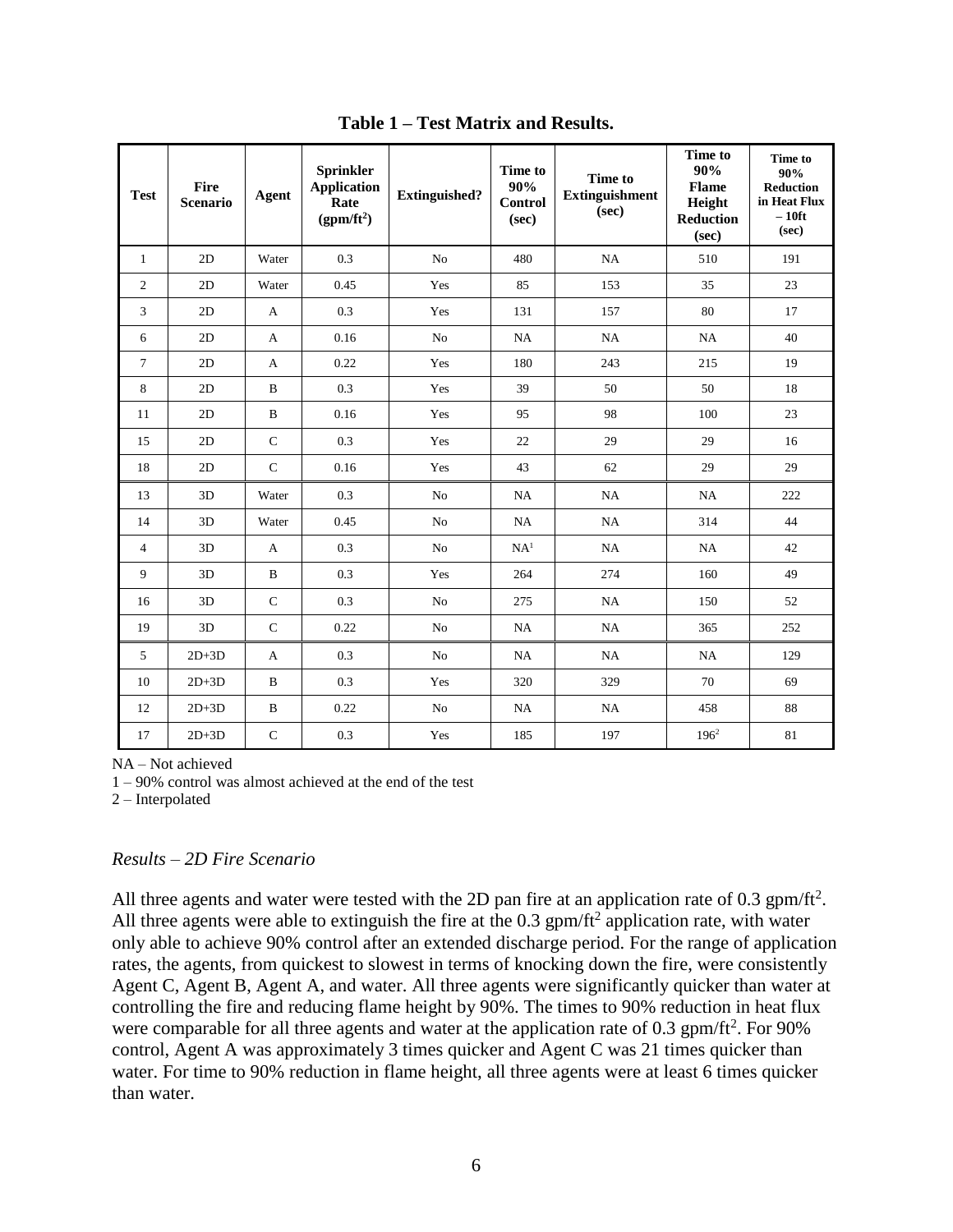Water was able to extinguish the 2D pan fire at a higher rate of 0.45 gpm/ft<sup>2</sup> in a time period comparable to what the other agents achieved at the application rate of 0.30 gpm/ft<sup>2</sup>. Agents B and C were the most effective in that they were able to extinguish the 2D pan fire at application rates of 0.16 gpm/ft<sup>2</sup>. Agent A was effective at a slightly higher application rate of 0.22 gpm/ft<sup>2</sup>.

### *Results – 3D Fire Scenario*

All three agents and water were tested with the 3D fire at an application rate of 0.3 gpm/ft<sup>2</sup>. Only Agent B (Test 9) was able to fully extinguish the 3D fire scenario at an application rate of 0.3  $gpm/ft<sup>2</sup>$  in 274 seconds (90% control in 264 seconds). Agent C (Test 16) was able to achieve 90% control of the 3D fire in 275 seconds. Based on the 90% control and 90% heat flux reduction times, the performance of Agents B and C was comparable. Agent A and water were unable to control the fire, but were able to reduce the heat flux by 90%. However, water was able to achieve a 90% reduction in heat flux about five times slower than Agent A.

Water was also tested at the higher application rate of  $0.45$  gpm/ft<sup>2</sup>. Even at this higher rate, water was unable to control the fire. The times to 90% reduction in heat flux for the higher water application rate  $(0.45 \text{ gpm/ft}^2)$  was approximately equal to the 90% reduction in heat flux times for the other agents at 0.3 gpm/ft<sup>2</sup>. Agent C was the only additive to be tested twice; it was unable to extinguish or control the fire at the lower application rate  $(0.22 \text{ gpm/ft}^2)$ . The times to 90% heat flux and flame height reduction were approximately twice as long for the 0.22 gpm/ft<sup>2</sup> application rate versus the  $0.3$  gpm/ft<sup>2</sup> application rate.

# *Results – 2D+3D Fire Scenario*

Only the three water additives were tested with the 2D+3D fire scenario; water was not tested with this fire scenario as it had not been successful in either the 2D or 3D fire scenarios at an application rate of 0.3 gpm/ft<sup>2</sup>. All agents were tested at an application rate of 0.3 gpm/ft<sup>2</sup>. Both Agents B (Test 9) and C (Test 17) were able to fully extinguish the 2D+3D fire scenario at an application rate of 0.3 gpm/ft<sup>2</sup>; Agent A was unable to control the fire. Agent C was able to extinguish and control this fire scenario approximately 2 minutes faster than Agent B. However, based on the 90% flame height and heat flux reduction times, the performance of Agent B was moderately better than Agent C. Test 17 appears to be an anomaly for Agent C given that this agent was unable to extinguish the 3D fire scenario (Test 16).

Agent B was also tested at  $0.22$  gpm/ft<sup>2</sup>. It was unable to extinguish or control the fire at this lower application rate. The time to 90% flame height reduction was approximately 6 times longer for the 0.22 gpm/ft<sup>2</sup> application rate versus the 0.3 gpm/ft<sup>2</sup> application rate; the times to 90% heat flux reduction were approximately equal.

# *Additional Discussion and Analysis*

At the application rates tested, water was found only to be effective on the 2D pan fires. Water required the highest application rate of  $0.45$  gpm/ft<sup>2</sup> for extinguishment, although the test at  $0.3$  gpm/ft<sup>2</sup> met the 90% control measure of performance. Given that the 2D pan fire was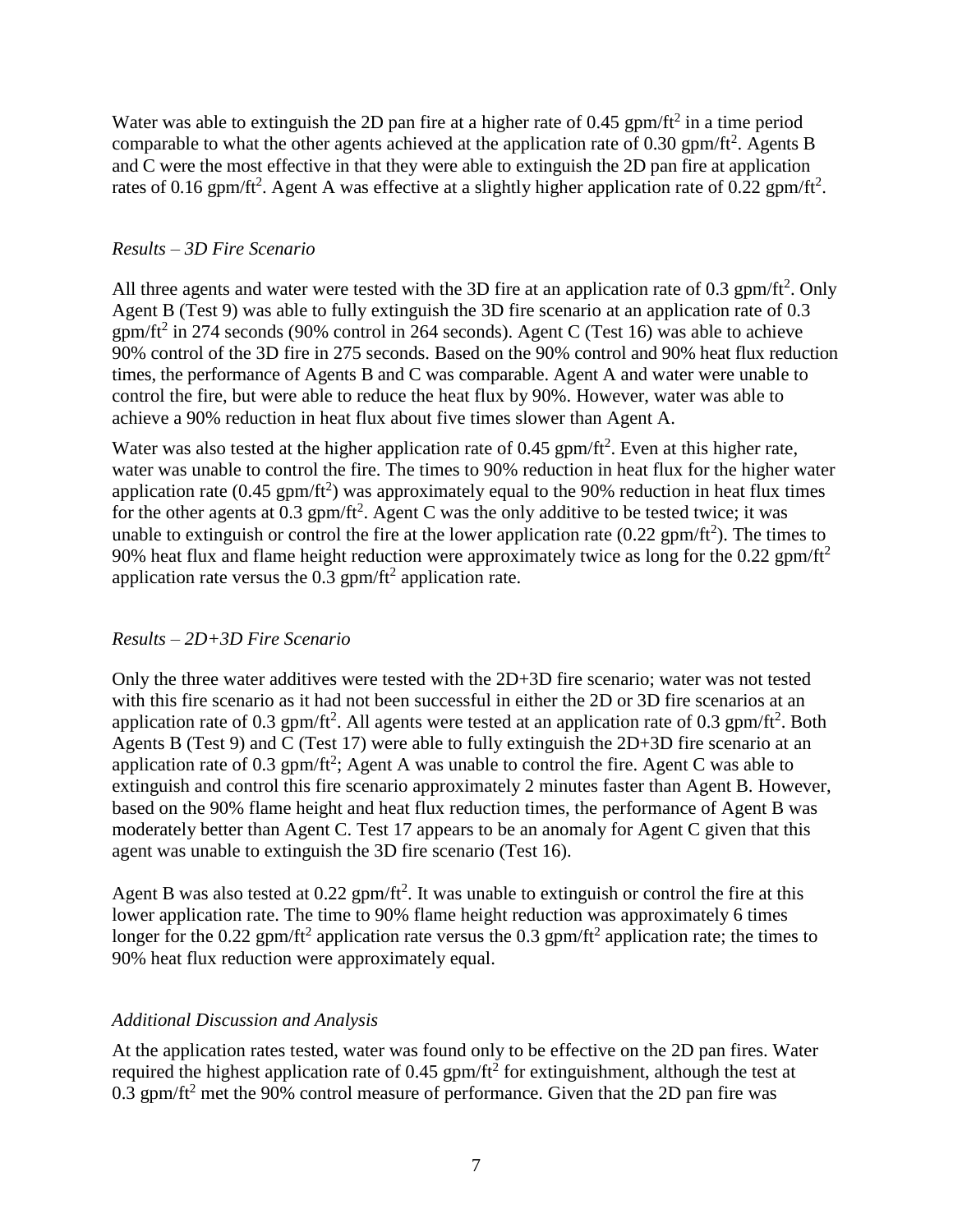extinguished by water in under 3 minutes, it is possible that an application rate between 0.3 and 0.45 gpm/ft<sup>2</sup> could have also caused complete extinguishment during a longer discharge period. However, such fine adjustment of the application rates was not within the scope of this test program.

Agent A extinguished the 2D pan fires at the application rates tested. Agent A was tested with the 2D pan at application rates of 0.3, 0.22, and 0.16 gpm/ $\text{ft}^2$ ; it extinguished the pan fires with the two higher application rates; it did not meet the 90% control measure of performance at the lowest application rate. Agent A was tested with the 3D and the 2D+3D at application rates of 0.3 gpm/ft<sup>2</sup> without meeting the 90% control measure of performance. Based on observations of the 3D and 2D+3D tests with Agent A, a higher application rate or, perhaps, a higher concentration, might contribute to improved performance. The 3% concentration was recommended for testing by the manufacturer; the UL wetting agent listing for Class B fires is 6%. Agent A produced a thin layer which floated atop the fuel layer after the test.

Agent B was the only water additive to successfully extinguish all three fire scenarios even though it had the lowest concentration (0.5% compared to 3% and 6% for agents A and C, respectively). Agent B successfully extinguished the 2D pan at the lowest application rate of 0.16  $gpm/ft<sup>2</sup>$  and the 3D and 2D+3D scenarios at an application rate of 0.3 gpm/ft<sup>2</sup>. Agent B was unsuccessful at extinguishing or controlling the 2D+3D scenario at an application rate of 0.22 gpm/ft<sup>2</sup>. Agent B produced a moderately thick layer which floated atop the fuel layer after the test.

Agent C successfully extinguished the 2D pan at the lowest application rate of  $0.16$  gpm/ft<sup>2</sup> and the 2D+3D scenario at an application rate of 0.3 gpm/ft<sup>2</sup>. Despite successfully extinguishing the 2D+3D fire scenario, Agent C was unsuccessful at extinguishing the 3D scenario at application rates of 0.22 and 0.3 gpm/ft<sup>2</sup> although it was able to meet the 90% control measure of performance with the higher application rate. It is unclear what may have caused this as the 3D fire would be considered easier to extinguish than the 2D+3D fires combined. The 3D cascade is an inherently difficult fire to suppress due to its many shielded surfaces. Agent C produced a rather thick layer which floated atop the fuel layer after the test.

# *Conclusions*

- 1. The test scenarios provided an acceptable means to compare water to water additives.
- 2. The 2D fire was extinguished by all agents. An application rate of 0.45 gpm/ft<sup>2</sup> was required for water to achieve total extinguishment, which is greater than the  $0.25$  gpm/ft<sup>2</sup> baseline referenced in NFPA 850 for boiler front oil fires. Water additives were effective at application rates of 0.3  $gpm/ft^2$  and lower.
	- a. NFPA 850 should consider increasing the minimum water application rate for protection of fuel oil hazards.
	- b. The use of these results for turbine lubricating oils hazards may not be appropriate, since higher flashpoint fluids were not tested. Also, these tests did not include unconfined spills or spray fires.